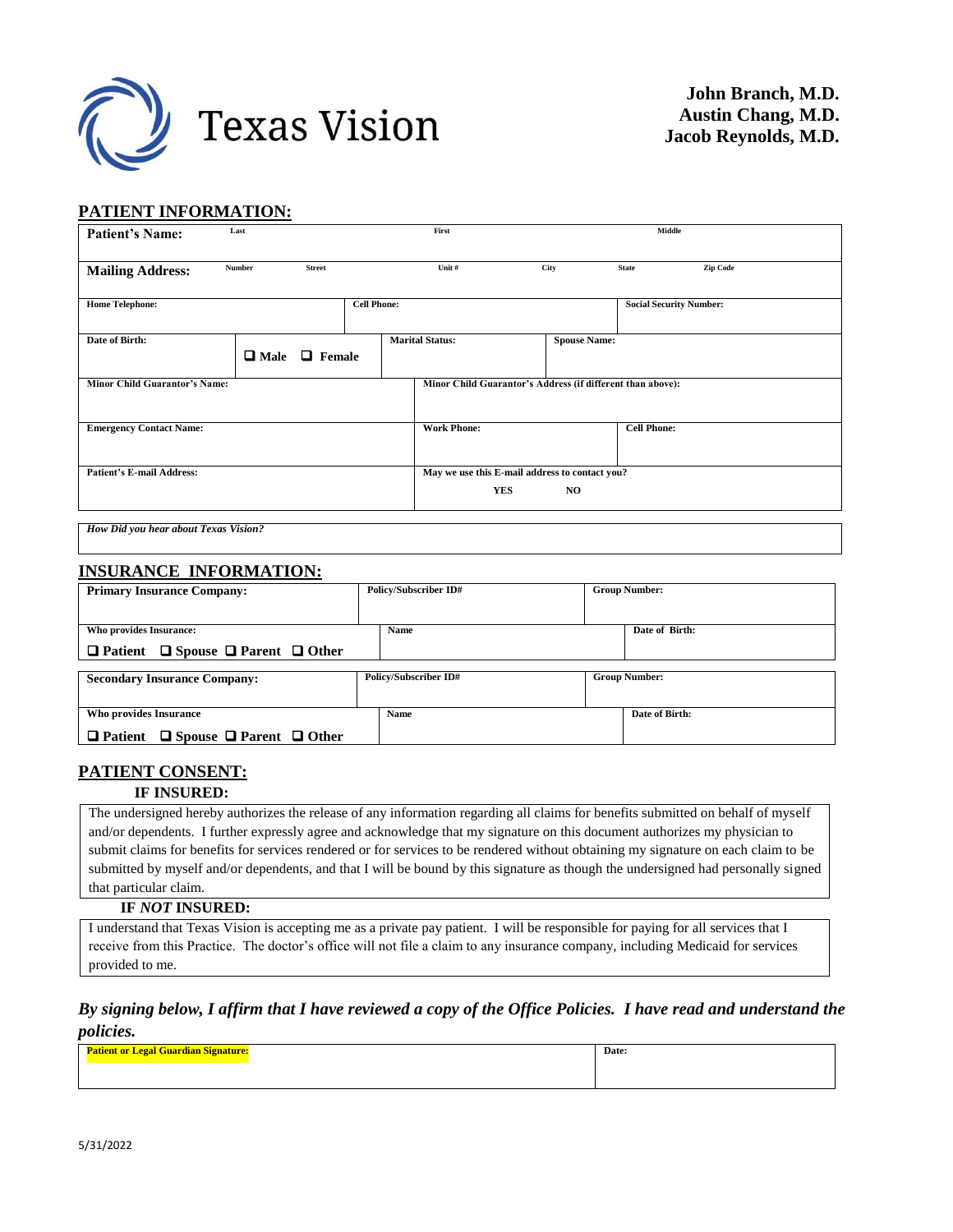

| Patient Account # (for office use): |  |
|-------------------------------------|--|
|                                     |  |

Patient Account # *(for office use)*: \_\_\_\_\_\_\_\_\_\_\_\_\_\_\_\_\_\_\_\_\_\_\_\_\_\_\_\_\_\_\_\_ **Today's Date**: \_\_\_\_\_\_\_\_\_\_\_\_\_\_\_\_\_\_\_\_\_\_\_\_\_\_\_\_\_\_

**Patient's Name: (Please Print) DOB:**

**Allergies:**

**Current & Prior Medical History: When Diagnosed:**

| Use of Alcohol:                                                   |  | Use of Tobacco:                             |                                    |  |
|-------------------------------------------------------------------|--|---------------------------------------------|------------------------------------|--|
| [ ] Never [ ] Rarely [ ] Moderately [ ] Daily ________ drinks/day |  | date [ ] Daily                              |                                    |  |
|                                                                   |  | packs/day                                   |                                    |  |
| I have had the Influenza Vaccine:                                 |  | <i>I have had the Pneumococcal Vaccine:</i> | <b>History of Substance Abuse:</b> |  |
| $\lceil$   Yes $\lceil$   No                                      |  | $\lceil$   Yes $\lceil$   No                | $\lceil$   Yes $\lceil$   No       |  |
| <b>Marital Status:</b><br><i>Occupation:</i>                      |  |                                             | Do you drive?                      |  |
| Married [] Single [] Divorced []                                  |  | Retired [ ] Student [ ] Not Working [ ]     | $\lceil$   Yes $\lceil$   No       |  |

| <b>Medications</b> | <b>Dosage</b> | <b>How Often</b> | <b>Medications</b> | <b>Dosage</b> | <b>How Often</b> |
|--------------------|---------------|------------------|--------------------|---------------|------------------|
|                    |               |                  | 9                  |               |                  |
| $\mathbf{2}$       |               |                  | 10                 |               |                  |
| 3                  |               |                  | 11                 |               |                  |
| 4                  |               |                  | 12                 |               |                  |
| 5                  |               |                  | 13                 |               |                  |
| 6                  |               |                  | 14                 |               |                  |
| 7                  |               |                  | 15                 |               |                  |
| 8                  |               |                  | 16                 |               |                  |

| <b>Pharmacy Name:</b>                    | City: |                    |                   | State: | Telephone: |                   | FAX: |
|------------------------------------------|-------|--------------------|-------------------|--------|------------|-------------------|------|
|                                          |       |                    |                   |        |            |                   |      |
|                                          |       |                    |                   |        |            |                   |      |
| <b>Referring Doctor:</b>                 |       | City:              |                   |        |            | Telephone:        |      |
| <b>Primary Care Doctor:</b>              |       | City:              |                   |        |            | <b>Telephone:</b> |      |
|                                          |       |                    |                   |        |            |                   |      |
| Have you seen one of our doctors before: |       | $[$ ] Yes $[$ ] No | Approximate Date: |        |            |                   |      |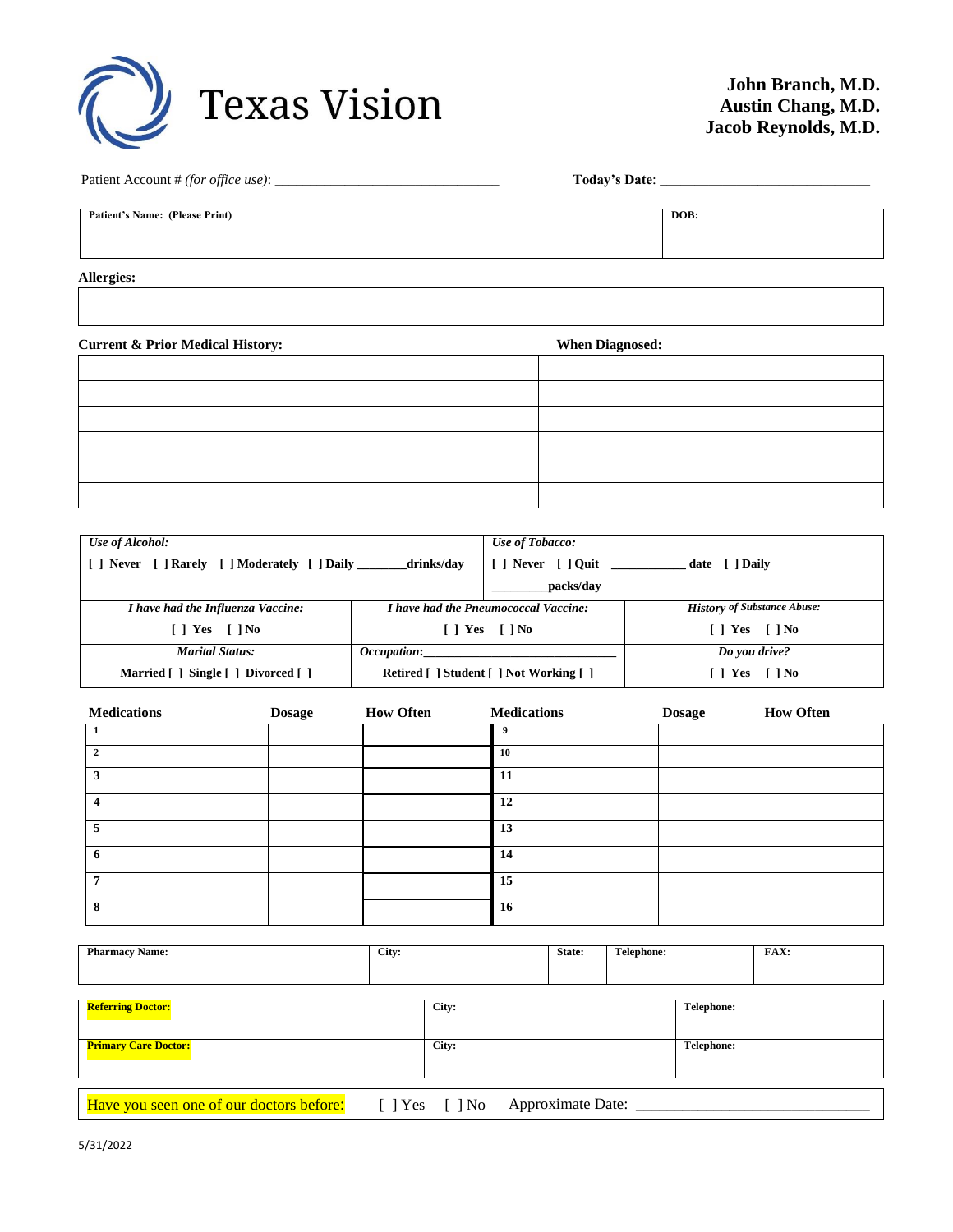

# **PAYMENT POLICY**

Thank you for choosing Texas Vision as your care provider. Some of our patients have concerns regarding insurance versus patient responsibility for payment for services rendered. We have developed the following payment policies:

**Insurance** - We will file claims for all applicable visits and procedures. You are responsible for payment if any copays, deductibles, co-insurance and all non-covered services. The insurance contract is between the patient and the insurance company. The ultimate responsibility for payment rest with the patient.

**Referral and Pre-Authorizations** – You are required to 1) know whether or not your insurance requires referral for medical and/or surgical treatment and 2) obtain that referral before you are scheduled to see the doctor. Our office will assist you in determining if we are participating or non-participating providers. However, this is not a guarantee of coverage. Referrals typically have an expiration date and a limited number of visits; it is your responsibility to monitor your referral status.

**No Insurance** – Payment in full is due when service is rendered. We understand that individual situations may vary and we will discuss other payment arrangements as needed.

**Returned Checks** – You will be charged \$30 for each returned check. You will be asked to provide payment by cash or credit card for the total cost of the check and the \$30 fee.

**Non-Covered Services** – We will make every effort to inform you if we believe a service may not be covered by your insurance company. In our professional judgement, these services are needed to render high quality medical care even though they may not be covered by insurance. You will be expected to pay for such services, even if your insurance company denies payment. Texas Vision is not a provider for separate vision plans. We will file to your medical insurance if appropriate.

**Appointment Cancellations and No-Shows** – If you need to cancel or reschedule your appointment, please give our office at least 24 hour notice.

**Patient or Legal Guardian Signature: Date:**

# **REFRACTION FEE POLICY**

The refraction fee is \$30. Refraction is the process of determining your prescription. The refraction is also necessary in order to rule out certain eye problems. The refraction test occurs when your doctor shows you a variety of corrective lenses and asks you to say which lens makes the images being viewed better or worse. A refraction is an essential part of a complete and comprehensive eye exam but it is NOT a covered service by most medical insurance plans including Medicare. Please be aware that if this service is performed during your examination, a refraction charge of \$30 will be collected today in addition to your copayment. **\*You have 90 days from the date of prescription to follow up for any rechecks. After 90 days an additional \$30 will be require for any rechecks\***

*By signing below I affirms that I have read and understand that the refraction is a non-covered service. I understand I will only be charged this fee when a refraction process is done during my examination and that this fee is due at the time of service.*

|  | Date: |
|--|-------|
|  |       |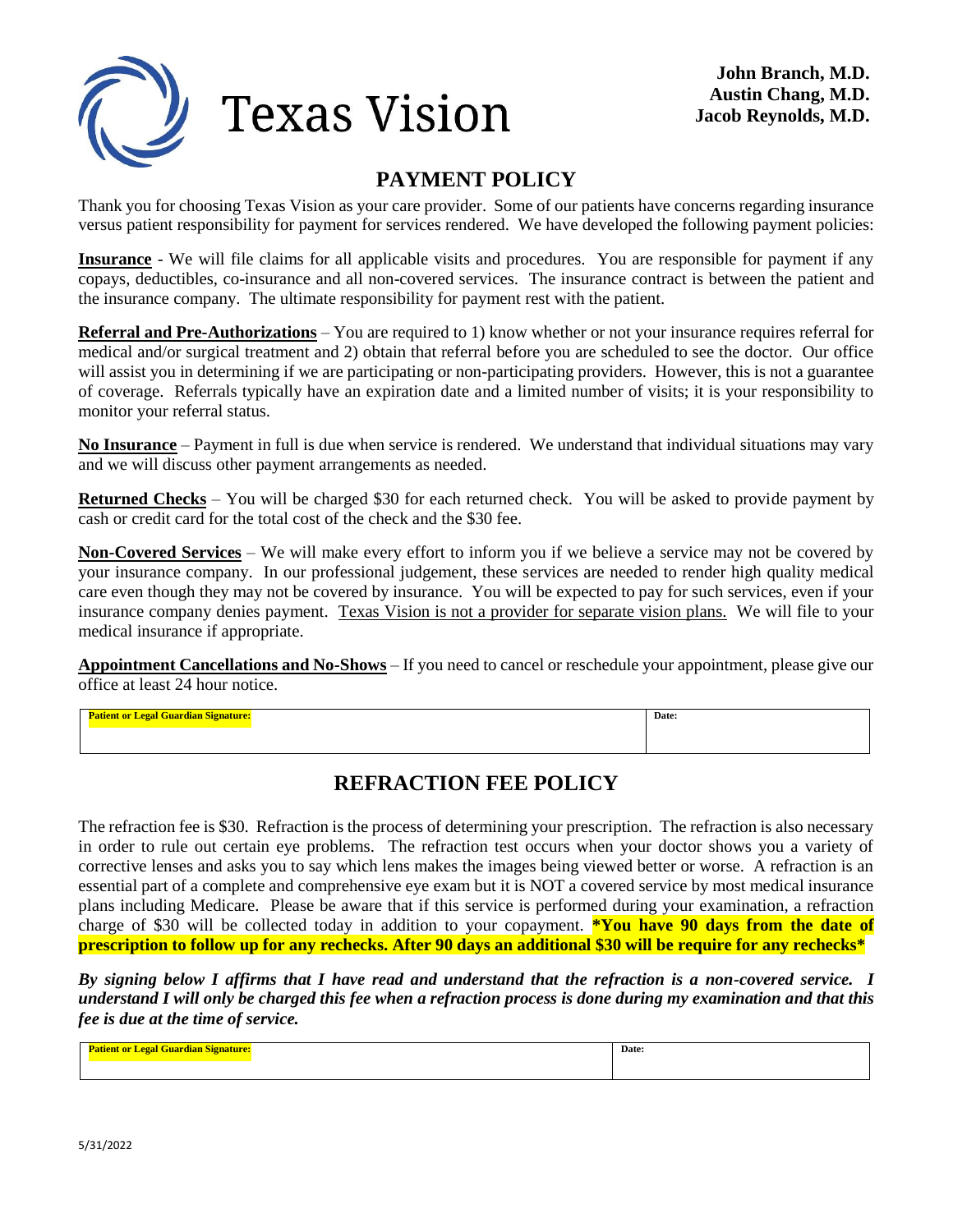

**John Branch, M.D. Austin Chang, M.D. Jacob Reynolds, M.D.**

### **Authorization for Release of Information**

I, the undersigned, hereby authorize the below named doctor to release my medical information.

#### **FROM:**

| <b>Physician's Name:</b> |               |               |        | <b>Name of Practice:</b> |              |                 |  |  |
|--------------------------|---------------|---------------|--------|--------------------------|--------------|-----------------|--|--|
| <b>Address:</b>          | <b>Number</b> | <b>Street</b> | Unit # | City                     | <b>State</b> | <b>Zip Code</b> |  |  |
| <b>Phone Number:</b>     |               |               |        | <b>Fax Number:</b>       |              |                 |  |  |

### **TO:** If records are to be sent to Texas Vision, please check this box  $\Box$  and continue to "The Reason"

| <b>Physician's Name:</b> |        |               |        | <b>Name of Practice:</b> |              |                 |
|--------------------------|--------|---------------|--------|--------------------------|--------------|-----------------|
| <b>Address:</b>          | Number | <b>Street</b> | Unit # | City                     | <b>State</b> | <b>Zip Code</b> |
| <b>Phone Number:</b>     |        |               |        | <b>Fax Number:</b>       |              |                 |

### **The Reason For Request:**

I understand that my records are confidential and cannot be disclosed without written authorization, except as otherwise provided by law.

This authorization is valid for six (6) months and may be revoked by the patient, orally or in writing, at any time prior to the six month period.

The information released should include all histories, physical exams, progress notes, lab and Xray reports, mental health records, alcohol/substance abuse records, HIV records, and all correspondence relating to my medical care unless otherwise specified below.

Your prompt reply to my request is greatly appreciated.

According to state and Federal Law, this form must be signed in order to process the release of patient information if such information exists in your chart. Texas Vision charges a fee of \$10.00 for transfers to another doctor's office.

| <b>Patinet Name:</b> (Please Print) | <b>Date of Birth:</b> |
|-------------------------------------|-----------------------|
| <b>Patient Signature:</b>           | Date:                 |

#### **Acknowledgement of Review of Notice of Privacy Practices**

My signature above indicates that I have reviewed this office's Notice of Privacy Practice, which explains how my medical information will be used and disclosed. I understand that I am entitled to receive a copy of this document at my request.